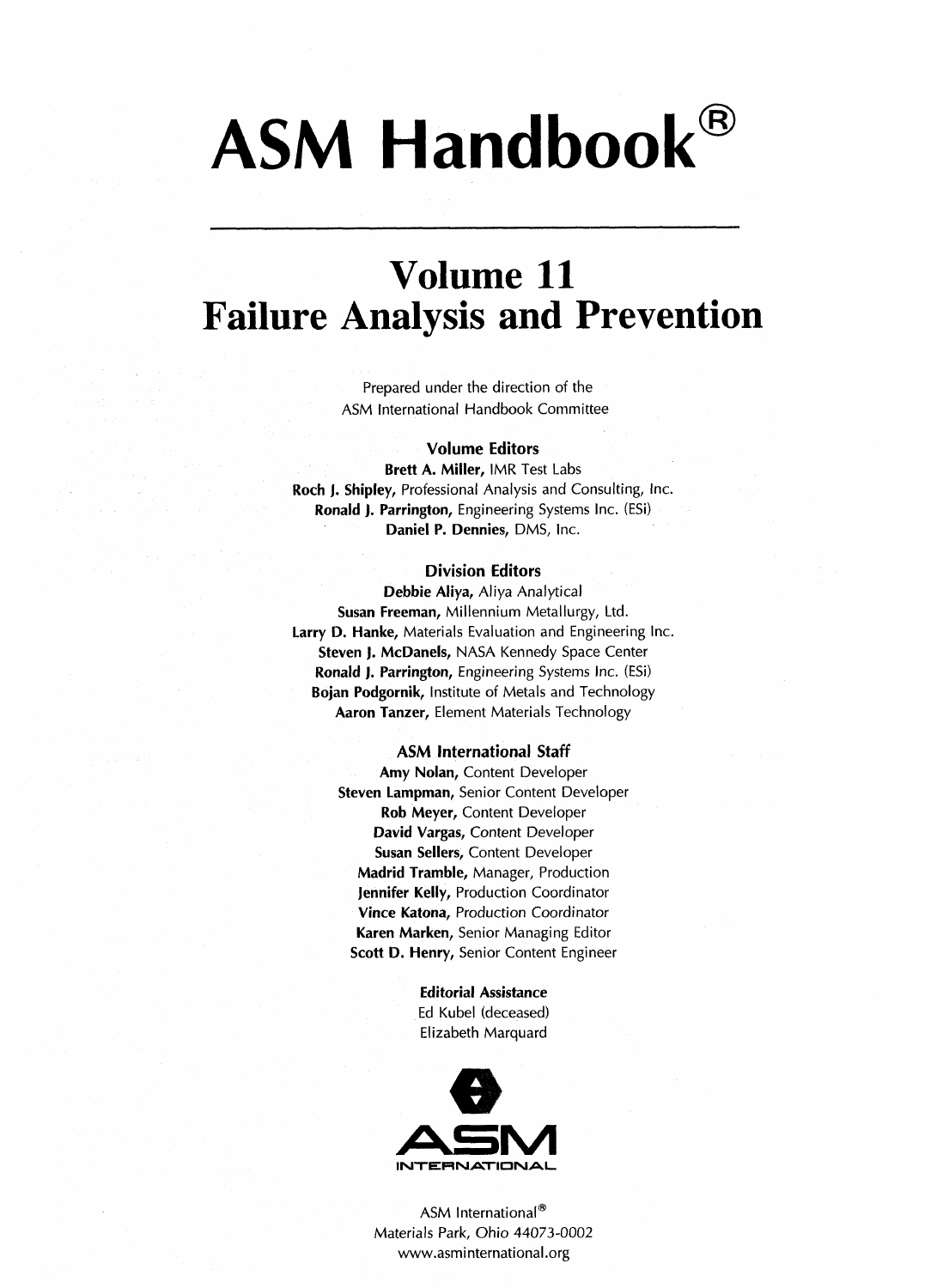## **Contents**

### Introduction to Failure Analysis and Prevention .............. 1

| Introduction to Failure Analysis and Prevention<br>Roch J. Shipley, Professional Analysis and Consulting, Inc., Brett<br>A. Miller, IMR Test Labs, Ronald J. Parrington, Engineering |             |
|--------------------------------------------------------------------------------------------------------------------------------------------------------------------------------------|-------------|
| Concepts of Failure Analysis and Prevention                                                                                                                                          | 3<br>3<br>4 |
| Primary Physical Root Causes of Failure                                                                                                                                              | 6           |
| Other Failure Analysis Tools                                                                                                                                                         | 14          |
|                                                                                                                                                                                      | 16          |
| Root-Cause Analysis                                                                                                                                                                  | 18          |
|                                                                                                                                                                                      | 20          |
| <b>Practice of Failure Analysis</b>                                                                                                                                                  |             |
| Debbie Aliya, Aliya Analytical                                                                                                                                                       |             |
| Aaron Tanzer, Element Materials Technology                                                                                                                                           |             |
| Steven J. McDanels, NASA/Kennedy Space Center                                                                                                                                        | 25          |
| The Failure Analysis Process-An Overview                                                                                                                                             |             |
| Debbie Aliya, Aliya Analytical                                                                                                                                                       | 27          |
| Principles and Approaches in Failure Analysis Work                                                                                                                                   | 28          |
| The Objectives of Failure Analysis                                                                                                                                                   | 29          |
|                                                                                                                                                                                      | 30          |
|                                                                                                                                                                                      | 31          |
|                                                                                                                                                                                      | 33          |
| How to Organize and Run a Failure Investigation                                                                                                                                      |             |
| Daniel P. Dennies, DMS, Inc.                                                                                                                                                         | 36          |
|                                                                                                                                                                                      | 36          |
| Why Do Failures Happen?                                                                                                                                                              | 37          |
| Why Is a Failure Investigation Performed?                                                                                                                                            | 37          |
| The Four-Step Problem-Solving Process                                                                                                                                                | 38          |
| The Scientific Method and Failure Analysis-Intelligence,                                                                                                                             |             |
| Imagination, and Creativity                                                                                                                                                          | 38          |
|                                                                                                                                                                                      | 38          |
|                                                                                                                                                                                      | 38          |
|                                                                                                                                                                                      | 38          |
|                                                                                                                                                                                      | 40          |
| Nine Steps of a Failure Investigation                                                                                                                                                | 47          |
|                                                                                                                                                                                      | 48          |
|                                                                                                                                                                                      |             |
| Determination and Classification of Damage<br><b>Contractor</b>                                                                                                                      |             |
| Aaron Tanzer, Element Materials Technology                                                                                                                                           | 52          |
| Characterization and Identification of Damage and Damage                                                                                                                             |             |
|                                                                                                                                                                                      | 52          |
| Understanding Relationships between Damage Cause(s),                                                                                                                                 |             |
|                                                                                                                                                                                      | 55          |
| Damage Mechanism Categorization                                                                                                                                                      | 56          |
| Examination of Damage and Material Evaluation                                                                                                                                        | 60          |
| Visual or Macroscopic Examination of Damaged Material                                                                                                                                | 60          |
| Interpretation of Damage and Fracture Features                                                                                                                                       | 61          |
| Corrosion and Wear Damage Features                                                                                                                                                   | 64          |
| Analysis of Base Material Composition.                                                                                                                                               | 67          |
|                                                                                                                                                                                      |             |
| Preparation and Examination of Metallographic Specimens in                                                                                                                           |             |
|                                                                                                                                                                                      | 71          |
| Analysis and Interpretation of Microstructures                                                                                                                                       | 72          |
| Evaluation of Polymers in Failure Analysis                                                                                                                                           | 77          |

| Evaluation of Ceramic Materials in Failure Analysis                                              | 78  |
|--------------------------------------------------------------------------------------------------|-----|
| Nondestructive Evaluation Applications for Failure Analysis                                      |     |
| Bence Bartha, NASA Kennedy Space Center                                                          | 80  |
|                                                                                                  | 80  |
|                                                                                                  | 80  |
| Part Properties and History                                                                      | 81  |
| Characterizing Damage Modes and Crack Sizes                                                      | 81  |
| Nondestructive Evaluation Results Applied to                                                     |     |
|                                                                                                  | 82  |
| <b>Bulk and Microscale Analysis</b>                                                              |     |
| M. Clara Wright, NASA Kennedy Space Center                                                       | 85  |
| Bulk Chemical Analysis                                                                           | 85  |
|                                                                                                  | 87  |
| Chemical Analysis of Nonmetallics                                                                | 89  |
| Advances in Chemical Analysis Methods for                                                        | 90  |
| Microfractography and Metallography for Failure Analysis                                         |     |
| Frauke Hogue, Hogue Metallography                                                                | 92  |
| Selection and Cleaning of Samples                                                                | 92  |
| Damage Characterization of Metals                                                                | 93  |
| Mechanical Testing in Failure Analysis                                                           |     |
| James F. Lane, Rimkus Consulting Group, Inc.                                                     |     |
| Daniel P. Dennies, DMS, Inc                                                                      | 105 |
| Mechanical Testing Definitions and Basics  105                                                   |     |
|                                                                                                  |     |
| Stress Analysis and Fracture Mechanics                                                           |     |
| Julian Raphael, J R Technical Services, LLC                                                      |     |
| Roch J. Shipley, Professional Analysis and Consulting, Inc.                                      |     |
| John Landes, The University of Tennessee                                                         | 113 |
| Analysis of Applied Stresses  114                                                                |     |
|                                                                                                  |     |
| Stress Analysis of Common Geometries  121                                                        |     |
|                                                                                                  |     |
|                                                                                                  |     |
| Probabilistic Aspects of Fatigue and Fracture 136                                                |     |
| Crack-Growth Simulation  136                                                                     |     |
| Appendix-Stress Tensor Decomposition and Transformation                                          |     |
|                                                                                                  |     |
| Finite Element Modeling in Failure Analysis<br>Revised by Sangjoon Sohn, Engineering Systems Inc | 140 |
|                                                                                                  |     |
| General Development of Finite-Element Analysis. 141                                              |     |
| General-Purpose Applications  142                                                                |     |
|                                                                                                  |     |
| Design Review in Failure Analysis 146                                                            |     |
| Case Studies of Finite-Element Analysis in Failure                                               |     |
|                                                                                                  |     |
| Modeling and Accident Reconstruction                                                             |     |
| Daniel M. Stange, Engineering Systems Inc.                                                       | 151 |
|                                                                                                  |     |
|                                                                                                  |     |
| Data Review, Conclusions, and Report Preparation                                                 |     |
| Steven J. McDanels, NASA Kennedy Space Center                                                    | 161 |
| Reviewing Data and Formulating Conclusions 161                                                   |     |
| Failure Analysis Report Preparation and Writing  162                                             |     |
| Follow-Up on Recommendations  164                                                                |     |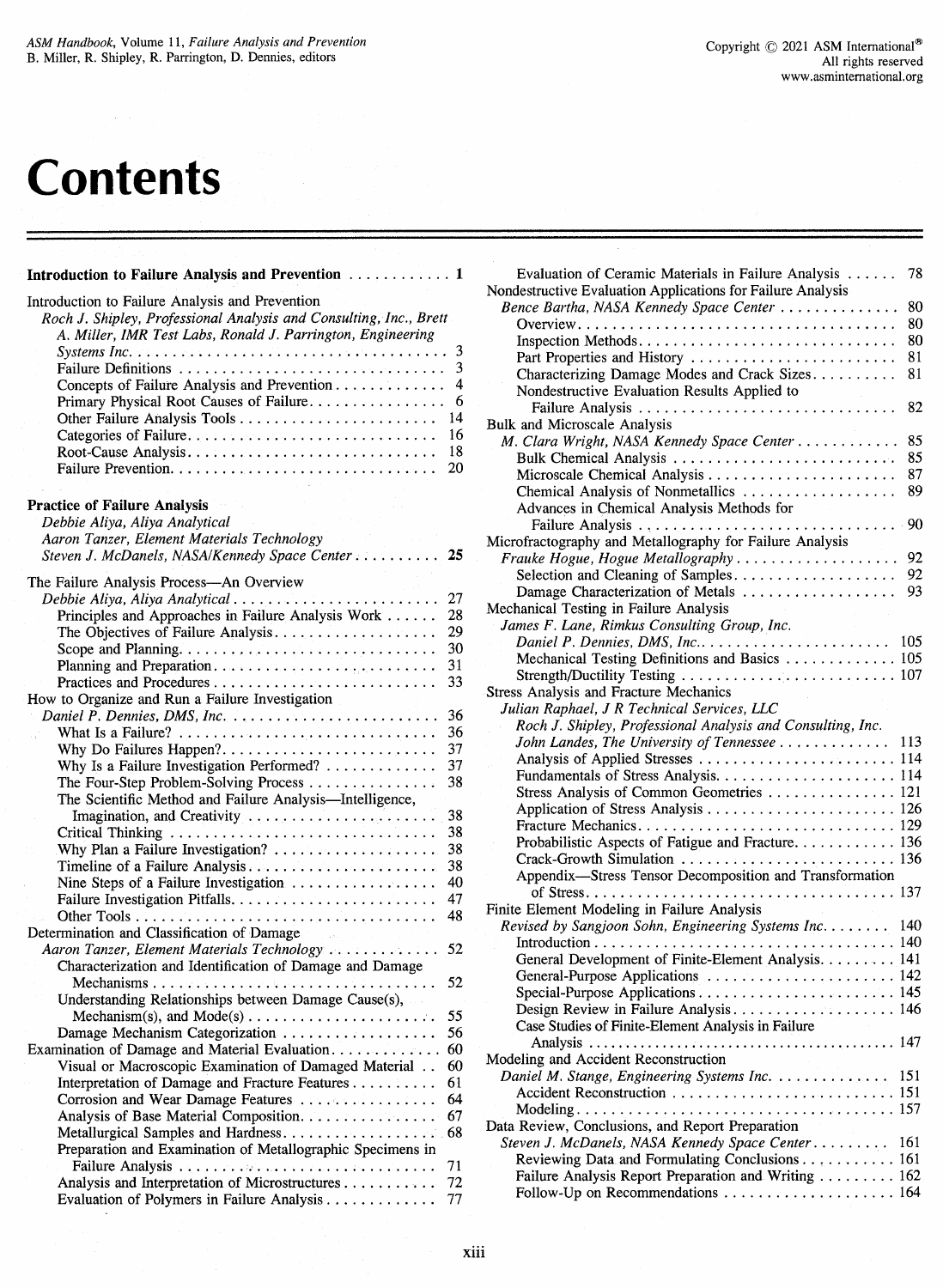### Tools and Techniques in Failure Analysis

 $\bar{\rho} = 0$ 

Larry D. Hanke, Materials Evaluation and Engineering Inc.... 165

| Visual Examination and Photography in Failure Analysis            |
|-------------------------------------------------------------------|
| Richard H. McSwain, McSwain Engineering, Inc 167                  |
| Field Photographic Documentation 167                              |
| Laboratory Photographic Documentation 168                         |
|                                                                   |
|                                                                   |
|                                                                   |
|                                                                   |
| Nondestructive Testing in Failure Analysis                        |
| S. Lampman, ASM International                                     |
| M. Mulherin, Engineering Systems Inc.                             |
| R. Shipley, Professional Analysis and Consulting, Inc.<br>177     |
|                                                                   |
| Visual Examination and Optical Scanning 180                       |
|                                                                   |
|                                                                   |
|                                                                   |
|                                                                   |
|                                                                   |
|                                                                   |
|                                                                   |
| Quantitative Chemical Analysis of Metals in Failure Analysis      |
| Burak Akyuz and Don McKay, Applied Technical                      |
|                                                                   |
|                                                                   |
| Inductively Coupled Plasma Optical Emission                       |
| Spectroscopy<br>Combustion Analysis—Carbon and Sulfur.<br>199     |
|                                                                   |
|                                                                   |
|                                                                   |
|                                                                   |
|                                                                   |
|                                                                   |
| Metallographic Techniques in Failure Analysis                     |
| George F. Vander Voort, Vander Voort Consulting L.L.C. 200        |
| Metallographic Specimen Preparation 200                           |
|                                                                   |
|                                                                   |
|                                                                   |
|                                                                   |
|                                                                   |
|                                                                   |
|                                                                   |
|                                                                   |
|                                                                   |
|                                                                   |
|                                                                   |
| Fabrication-/Machining-Related Failures 215                       |
|                                                                   |
|                                                                   |
| X-Ray Diffraction Residual-Stress Measurement in Failure Analysis |
| J.A. Pineault, M. Belassel, and M.E. Brauss, Proto                |
| 221                                                               |
| Residual Stress in Failures and X-Ray Diffraction                 |
|                                                                   |
| X-Ray Diffraction Theory and Residual-Stress                      |
|                                                                   |
|                                                                   |
| Instrument Calibration and Validation of Stress                   |
|                                                                   |
|                                                                   |
| Measurement Location Selection and Location Access 226            |
| Selecting Measurement Directions and Depths 227                   |

| Residual-Stress Effects on Components under Quasi-Static                                                                          |     |
|-----------------------------------------------------------------------------------------------------------------------------------|-----|
|                                                                                                                                   |     |
| Stress-Corrosion Cracking and Corrosion Fatigue 228                                                                               |     |
|                                                                                                                                   |     |
| Effect of Manufacturing Processes on Residual Stress 232                                                                          |     |
| Characterization of Stress Gradients Using X-Ray                                                                                  |     |
|                                                                                                                                   |     |
| Effects of Heat Treatment on Residual Stresses 233                                                                                |     |
| X-Ray Diffraction Stress Measurements in Multiphase                                                                               |     |
|                                                                                                                                   |     |
| X-Ray Diffraction Stress Measurements in Locations of Stress                                                                      |     |
|                                                                                                                                   |     |
| X-Ray Diffraction Stress Measurements on Components                                                                               |     |
| Fabricated Using Additive Manufacturing 235                                                                                       |     |
| X-Ray Diffraction Stress Measurements of Enhanced Surface                                                                         |     |
|                                                                                                                                   |     |
| Scanning Electron Microscopy for Failure Analysis                                                                                 |     |
| L. Scott Chumbley, Iowa State University                                                                                          |     |
| Larry D. Hanke, Materials Evaluation and Engineering, Inc                                                                         | 240 |
| Development of Scanning Electron Microscope                                                                                       |     |
|                                                                                                                                   |     |
|                                                                                                                                   |     |
|                                                                                                                                   |     |
| Application of Scanning Electron Microscope in                                                                                    |     |
|                                                                                                                                   |     |
| X-Ray Spectroscopy in Failure Analysis<br>$\mathcal{F}_{\mathcal{A}}$ , and $\mathcal{F}_{\mathcal{A}}$<br>and the second second. |     |
| L.S. Chumbley, Iowa State University                                                                                              |     |
| Larry D. Hanke, Materials Evaluation and Engineering, Inc 251                                                                     |     |
|                                                                                                                                   |     |
|                                                                                                                                   |     |
| Specimen Preparation and Data Collection 253                                                                                      |     |
| Application of X-Ray Spectroscopy in Failure Analysis 255                                                                         |     |
| Chemical Characterization of Surfaces                                                                                             |     |
| Lisa Swartz and John Newman, Physical Electronics  259                                                                            |     |
|                                                                                                                                   |     |
|                                                                                                                                   |     |
|                                                                                                                                   |     |
| Time-of-Flight Secondary Ion Mass Spectrometry  264                                                                               |     |
| Surface Analysis of Select Materials by Each                                                                                      |     |
| $\ldots$ . 266                                                                                                                    |     |
|                                                                                                                                   |     |

Fatigue and Fracture

 $\bar{r}$ 

### Ronald J. Parrington, Engineering Systems Inc. (ESi)....... 271

| Fracture Appearance and Mechanisms of Deformation and Fracture                  |
|---------------------------------------------------------------------------------|
| M.E. Stevenson, P.D. Umberger, and S.F. Uchneat, Engineering                    |
|                                                                                 |
|                                                                                 |
|                                                                                 |
| Macroscopic Ductile and Brittle Fracture Surfaces 279                           |
|                                                                                 |
| Deformation and Fracture $\ldots \ldots \ldots \ldots \ldots \ldots \ldots 281$ |
| Brittle Transgranular Fracture (Cleavage) 285                                   |
|                                                                                 |
|                                                                                 |
|                                                                                 |
| Appendix 1—Case Study: Determination of Plastic Strain                          |
| from Three-Dimensional Scanning $\ldots \ldots \ldots \ldots \ldots$ . 297      |
|                                                                                 |
| Mechanisms and Appearances of Ductile and Brittle                               |
| Fracture in Metals                                                              |
|                                                                                 |
| Mechanisms of Deformation and Fracture 304                                      |
|                                                                                 |
|                                                                                 |
|                                                                                 |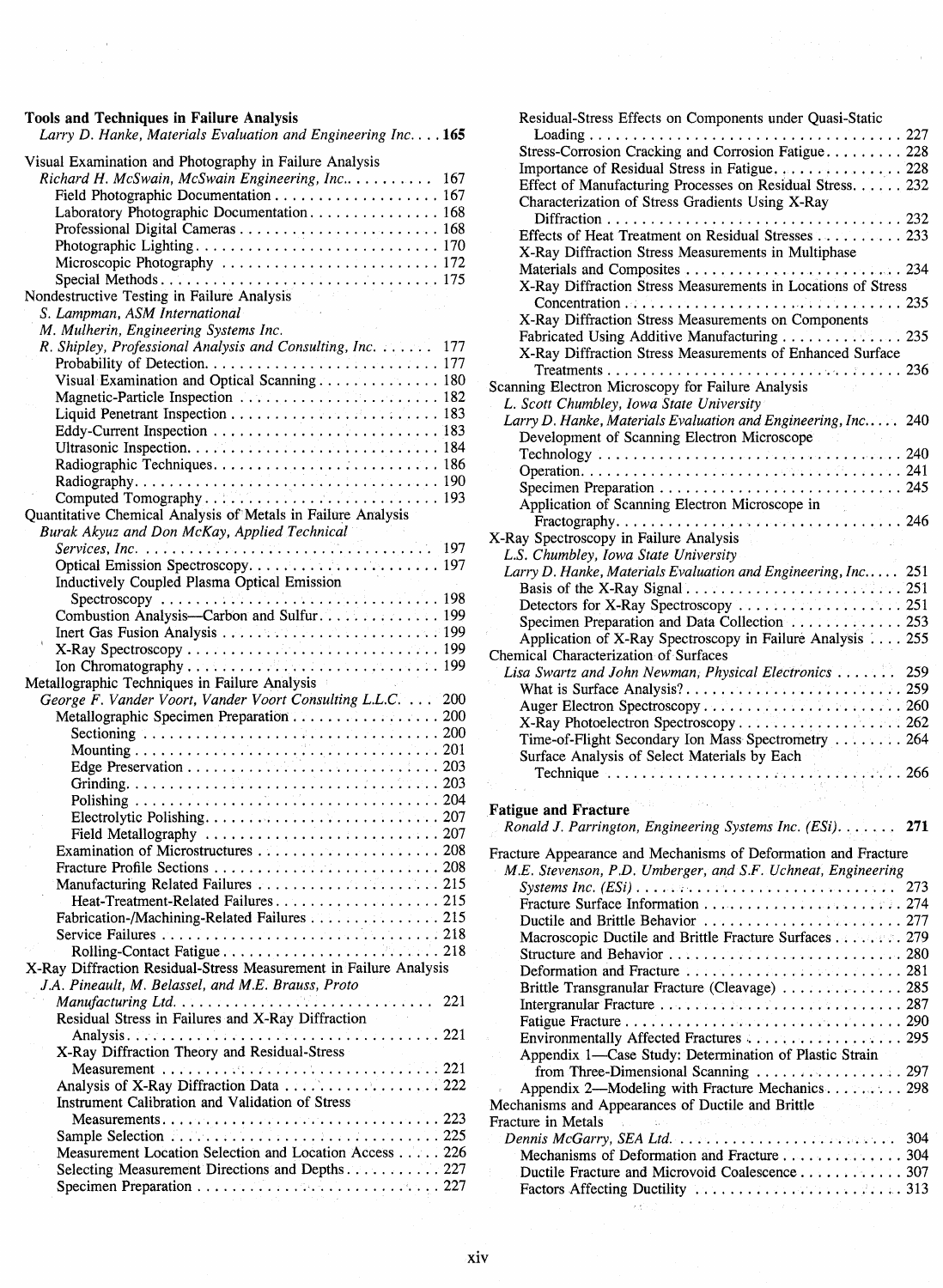| Appendix—Modeling of Ductile Plastic Flow 335                                  |     |
|--------------------------------------------------------------------------------|-----|
| <b>Fatigue Fracture Appearances</b>                                            |     |
| Ronald J. Parrington, Engineering Systems Inc. (ESi). 343                      |     |
|                                                                                |     |
| Macroscopic Appearance of Fatigue Fracture344                                  |     |
| Microscopic Appearance of Fatigue Fracture in Metals 350                       |     |
| Fatigue of Polymers and Polymer-Matrix Composites 354                          |     |
| Intergranular Fracture<br>E.R. Weishaupt, Engineering Systems, Inc. (ESi)  356 |     |
|                                                                                |     |
|                                                                                |     |
|                                                                                |     |
|                                                                                |     |
|                                                                                |     |
| Hydrogen Embrittlement and Intergranular Stress-Corrosion                      |     |
|                                                                                |     |
| Case History: Intergranular Fracture of Steam Generator                        |     |
|                                                                                |     |
| Monotonic Overload and Embrittlement                                           |     |
|                                                                                |     |
|                                                                                |     |
|                                                                                |     |
|                                                                                |     |
|                                                                                |     |
|                                                                                |     |
|                                                                                |     |
|                                                                                |     |
| Embrittlement of Metallic Materials 382                                        |     |
|                                                                                |     |
| <b>Fatigue Failures</b>                                                        |     |
|                                                                                |     |
|                                                                                |     |
| Revised by Lothar Issler, University of Applied Sciences                       |     |
|                                                                                |     |
|                                                                                |     |
|                                                                                |     |
|                                                                                |     |
| Characteristics of Fatigue Fractures  406                                      |     |
| Effect of Loading and Stress Distribution 411                                  |     |
|                                                                                |     |
|                                                                                |     |
|                                                                                |     |
|                                                                                |     |
| Creep and Stress-Rupture Failures                                              |     |
| Richard P. Baron, Engineering Systems, Inc 432                                 |     |
|                                                                                |     |
|                                                                                |     |
| Classical Creep Behavior 434                                                   |     |
|                                                                                |     |
| Microstructural Changes during Classical Creep. 435                            |     |
| Nondestructive Creep Damage Assessment of Metallic                             |     |
|                                                                                |     |
| Stress-Rupture Fracture Characteristics 439                                    |     |
|                                                                                |     |
| Thermal Fatigue and Creep Fatigue  442                                         |     |
| Thermomechanical Fatigue—Mechanisms and Practical Life Analysis                |     |
| Robert L. Amaro, Advanced Materials Testing & Technologies                     |     |
| Stephen D. Antolovich, Georgia Institute of Technology and                     |     |
| <b>Washington State University</b>                                             |     |
| Ashok Saxena, University of Arkansas.                                          | 444 |
| Thermomechanical Fatigue Deformation and Damage                                |     |
|                                                                                |     |

| Experimental Techniques to Promote Thermomechanical Fatigue<br>Damage Mechanisms and Elucidate Mechanism Coupling |  |
|-------------------------------------------------------------------------------------------------------------------|--|
|                                                                                                                   |  |
| Life Modeling in Thermomechanical Fatigue Conditions. 448                                                         |  |
| Practical Application of Thermomechanical Fatigue                                                                 |  |
|                                                                                                                   |  |
|                                                                                                                   |  |

### Environmental and Corrosion-Related Failures

| Susan Freeman, Millennium Metallurgy, Ltd |  |  |  |  | 457 |
|-------------------------------------------|--|--|--|--|-----|
|-------------------------------------------|--|--|--|--|-----|

Analysis and Prevention of Environmental- and Corrosion-Related Failures

| Fahmida Hossain and Veda-Anne Ulčickas, Massachusetts                                     |     |
|-------------------------------------------------------------------------------------------|-----|
|                                                                                           |     |
| Electrochemical Nature of Corrosion  459                                                  |     |
| Analysis of Environmental- and Corrosion-Related                                          |     |
|                                                                                           |     |
| Typical Analysis Methodology 461                                                          |     |
|                                                                                           |     |
| Environmental- and Corrosion-Related Failure Analysis 465                                 |     |
| Prevention of Environmental- and Corrosion-Related Failures                               |     |
|                                                                                           |     |
|                                                                                           |     |
| Prevention of Environmental- and Corrosion-Related Failures                               |     |
|                                                                                           |     |
| Forms of Corrosion                                                                        |     |
| Michael Cooney and Richard Hoffman, R.A. Hoffmann                                         |     |
| Engineering, $P.C. \ldots \ldots \ldots \ldots \ldots \ldots \ldots \ldots \ldots \ldots$ | 479 |
| Galvanic Corrosion 479                                                                    |     |
|                                                                                           |     |
|                                                                                           |     |
|                                                                                           |     |
|                                                                                           |     |
|                                                                                           |     |
| Hydrogen Damage and Embrittlement                                                         |     |
| Revised by Ockert J. Van Der Schijff, Noah Budiansky,                                     |     |
| and Ronald M. Latanision, Exponent Inc. 518                                               |     |
| Overview of Hydrogen Damage Processes. 518                                                |     |
| Susceptibility of Various Metals525                                                       |     |
|                                                                                           |     |
| Analysis of Hydrogen Embrittlement in Commodity-Grade                                     |     |
|                                                                                           |     |
| <b>Stress-Corrosion Cracking</b>                                                          |     |
| Lisa N. Eastep and Michael E. Casey, Failure Analysis &                                   |     |
|                                                                                           | 533 |
|                                                                                           |     |
| General Characteristics of Stress-Corrosion Cracking  534                                 |     |
| Development of Conditions for Stress-Corrosion                                            |     |
|                                                                                           |     |
| Stages of Stress-Corrosion Cracking 538                                                   |     |
|                                                                                           |     |
| Brief Overview of Proposed Stress-Corrosion Cracking                                      |     |
|                                                                                           |     |
|                                                                                           |     |
| Diagnosing Stress-Corrosion Cracking  539                                                 |     |
|                                                                                           |     |
| Specific Alloy-Environment Combinations. 543                                              |     |
| Stress-Corrosion Cracking Case Studies  546                                               |     |
| Liquid-Metal- and Solid-Metal-Induced Embrittlement                                       |     |
| Revised by Ockert J. Van Der Schijff, Noah Budiansky,                                     |     |
| and Ronald M. Latanision, Exponent, Inc.                                                  | 573 |
| Characteristics of Liquid-Metal- and Solid-Metal-Induced                                  |     |
|                                                                                           |     |
| Occurrence of Liquid-Metal- and Solid-Metal-Induced                                       |     |
|                                                                                           |     |
| Failure Analysis of Liquid-Metal- and Solid-Metal-Induced                                 |     |
|                                                                                           |     |
| Liquid-Metal- and Solid-Metal-Induced Embrittlement Service                               |     |